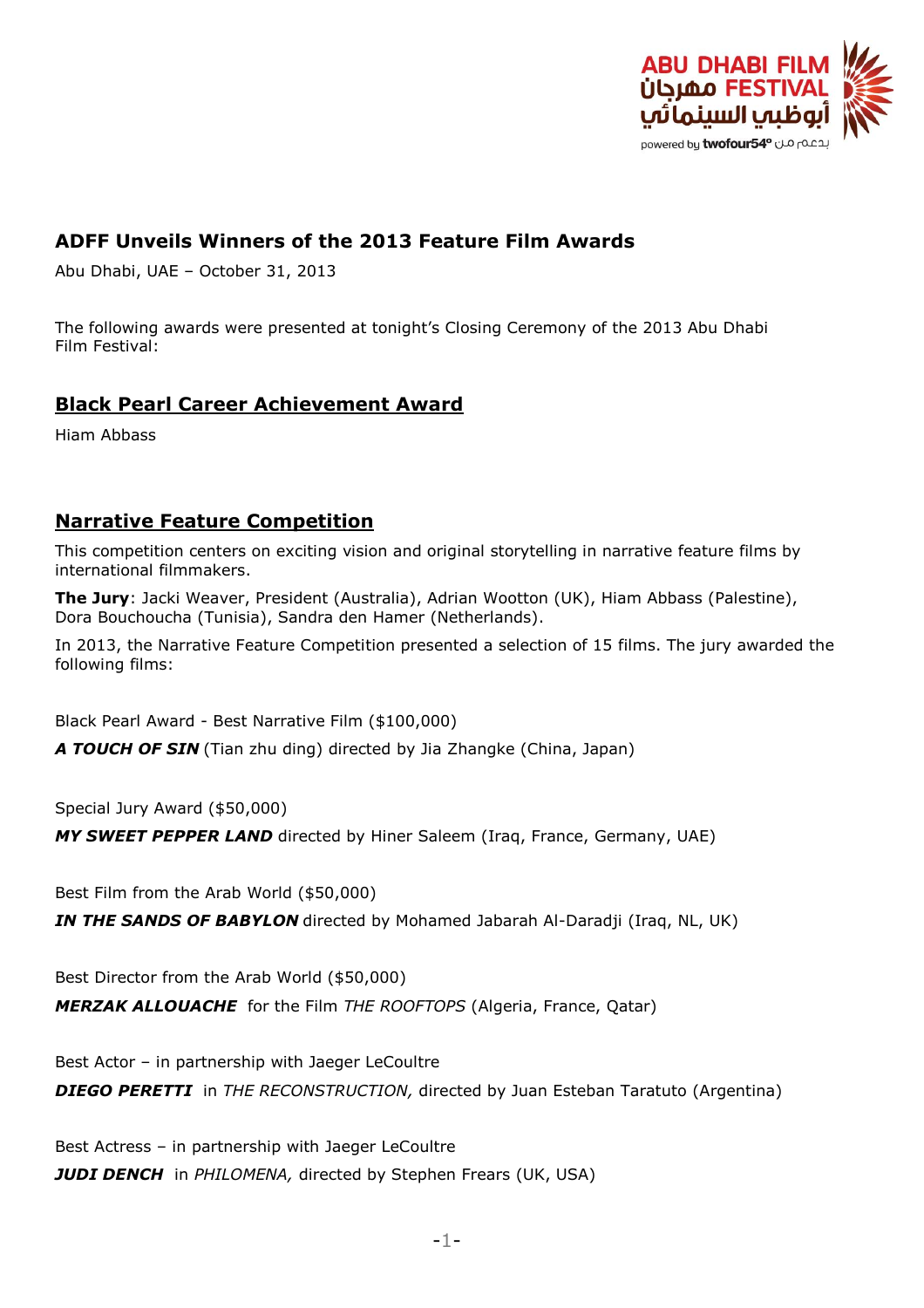

### **New Horizons Competition**

This awards section focuses on the work of first- and second-time directors from around the world, featuring fresh styles and challenging ideas in narrative films.

**The Jury:** Yesim Ustaoglu, President (Turkey), Irene Bignardi (Italy), Nour-Eddine Lakhmari (Morocco), Valery Todorovsky (Ukraine), Michel Kammoun (Lebanon).

In 2013, 15 films competed in the New Horizons Competition. The jury awarded the following films:

Black Pearl Award – New Horizons (\$100,000) **STILL LIFE** directed by Uberto Pasolini (Italy, United Kingdom)

Special Jury Award (\$50,000)

**BLIND DATES** directed by Levan Koguashvili (Georgia)

Best Film from the Arab World (\$50,000)

*BEFORE SNOWFALL* directed by Hisham Zaman (Iraq, Norway, Germany)

Special Jury Award for a Film from the Arab World (\$25,000) *VILLA 69* directed by Ayten Amin (Egypt, UAE)

Best Actor

**Jesse Eisenberg**, in *THE DOUBLE*, directed by Richard Ayoade (UK)

Best Actress, the award is shared between:

*Tillotama Shome*, in *QISSA,* directed by Anup Singh (India, Germany, Netherlands, France) *and*

*Julia Wildschutt*, in *LOVE ME* (Elsk meg), directed by Hanne Myren (Norway)

Special Mention *CANOPY* directed by Aaron Wilson (Australia)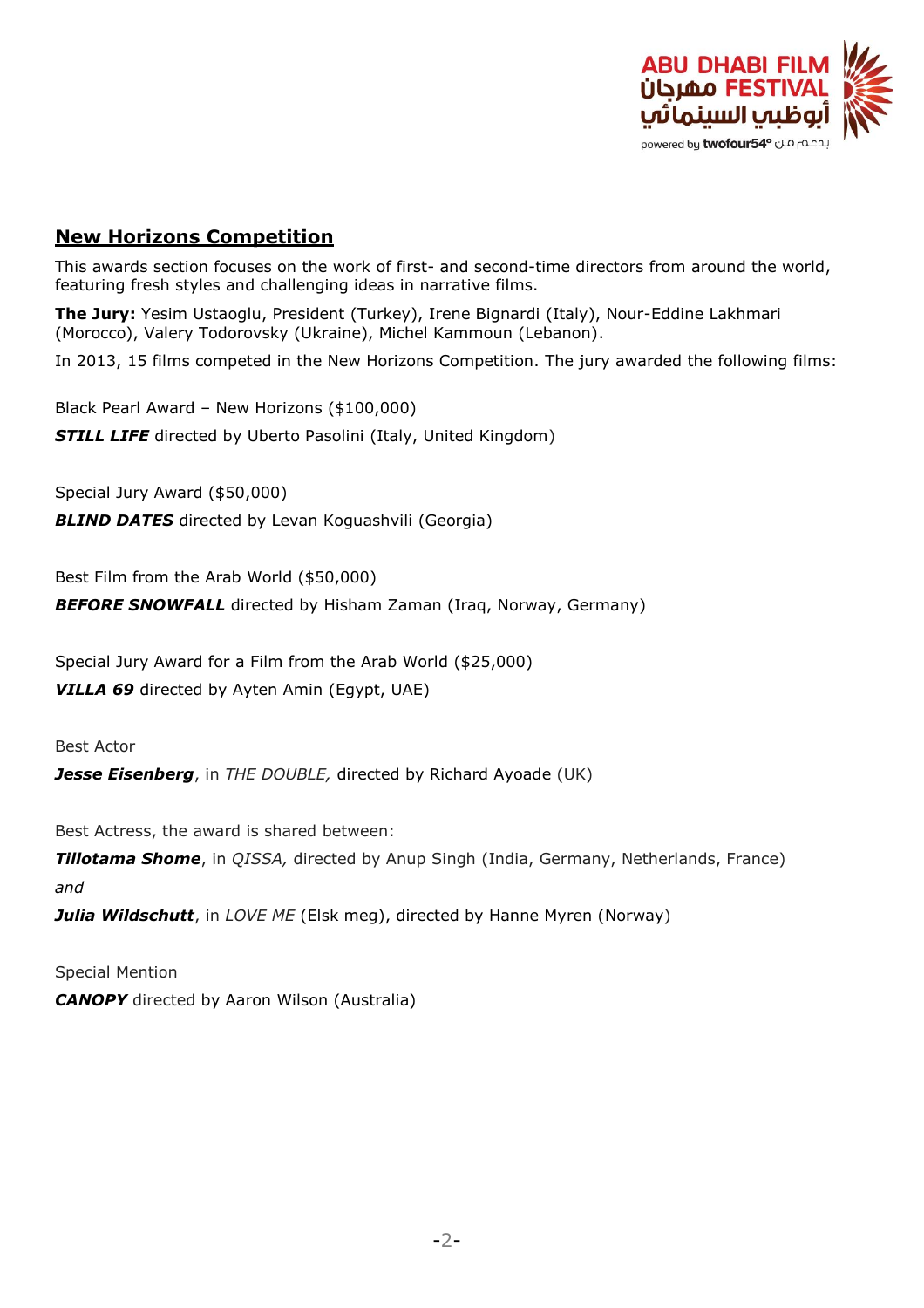

### **Documentary Feature Competition**

In 2013, the Documentary Feature Competition comprised 14 films.

**The Jury:** Cameron Bailey, President (Canada), Leonard Retel Helmrich (Netherlands), Mahdi Fleifel (Palestine), Peter Machen (South Africa), Nabil Hadji (Algeria).

The jury awarded the following films:

Black Pearl Award in memory of Jake Ebert for Best Documentary Film (\$80,000) *THESE BIRDS WALK* directed by Omar Mullick, Bassem Tariq (Pakistan, USA)

Special Jury Award (\$40,000)

*WHO IS DAYANI CRISTAL?* directed by Marc Silver (UK, Mexico)

Best Film from the Arab World (\$50,000) *CAIRO DRIVE* directed by Sherief Elkatsha (Egypt)

Best Director from the Arab World (\$25,000) *HAMZA AOUNI* for the Film *EL GORT* (Tunisia, UAE)

Honourable Mention *INREALLIFE* directed by Beeban Kidron (UK)

Honourable Mention

*MY STOLEN REVOLUTION* directed by Nahid Persson Sarvestani (Sweden)

#### **Showcase**

The audience takes on the role of the jury in this competition, which is open to all films in the Showcase section.

The 2013 Abu Dhabi Film Festival Audience Choice Award (\$40,000) goes to:

**ENOUGH SAID** directed by Nicole Holofcener (USA)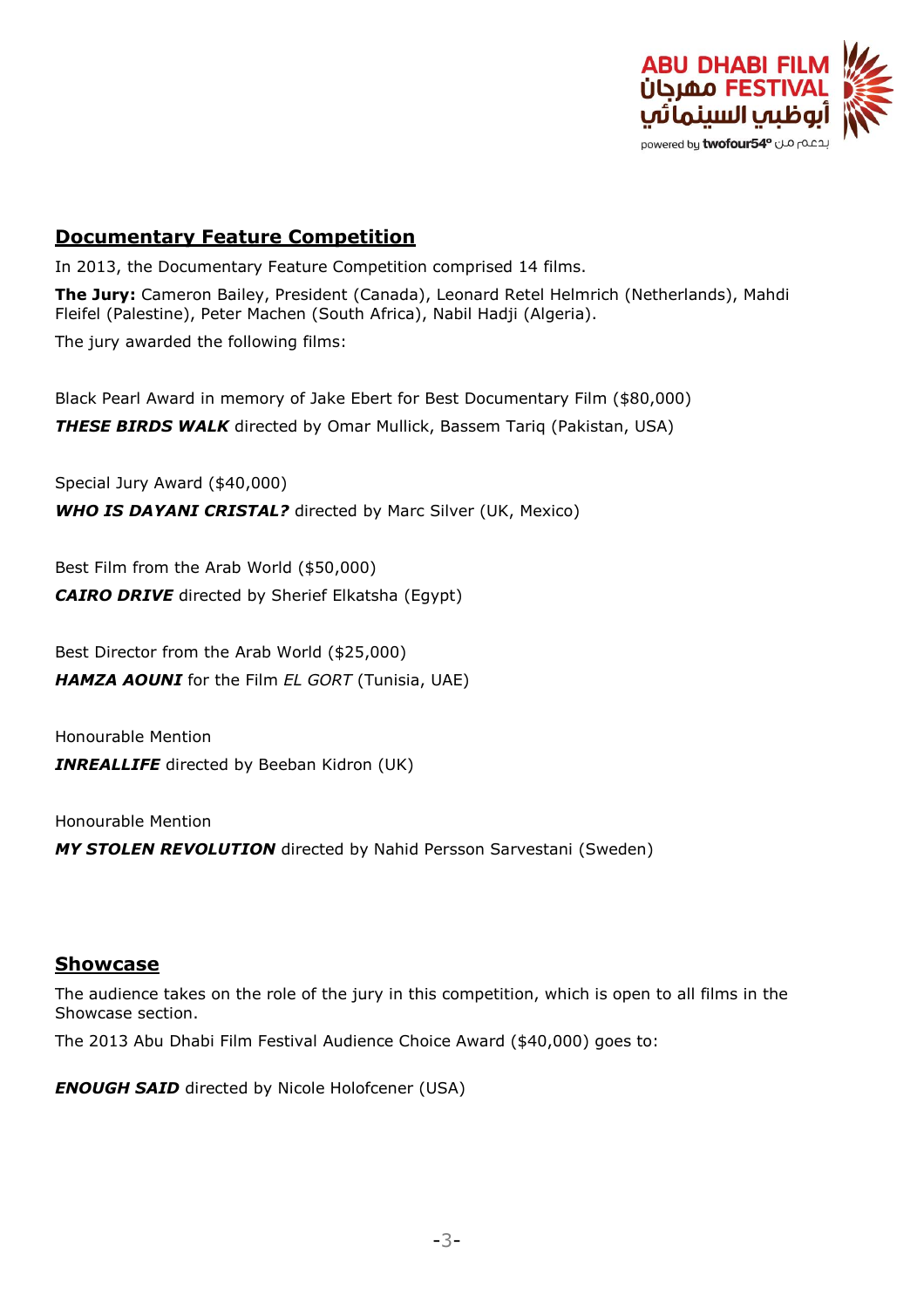

## **Child Protection Award**

The Child Protection Award created in partnership with the Ministry of Interior has the aim of calling attention to those films that raise awareness about the situation of abused or neglected children or promote prevention measures in this regard.

**The Jury:** Khaled Abol Naga, President, Afaf Al Marri, Lt. Col. Faisal Al Shamari, Juma Al Sahli, Mona Al Bahar.

The Jury awarded the following films:

Best Film

*THESE BIRDS WALK* directed by Omar Mullick, Bassem Tariq (Pakistan, USA)

Best Script:

*LIKE FATHER, LIKE SON* (Soshite chichi ni naru) directed by Hirokazu Kore-eda (Japan)

Special Mention:

**SHORT TERM 12** directed by Destin Daniel Cretton (USA)

Special Mention:

*MY NAME IS HMMM...* (Je m'appelle Hmmm...) directed by Agnès Troublé

France

Special Mention: **THE QUEEN** directed by Manuel Abramovich (Argentina)

Special Mention:

*AGRI AND THE MOUNTAIN* directed by Hasan Serin (Turkey)

### **Our World Competition**

This award, sponsored by Masdar, celebrates films devoted to broadening awareness of significant environmental an related social issues. A jury of Masdar students awards a prize for the best film in the Our World competition. The award goes to:

**FATAL ASSISTANCE** (Assistance mortelle) directed by Raoul Peck (France, Haiti, USA, Belgium)